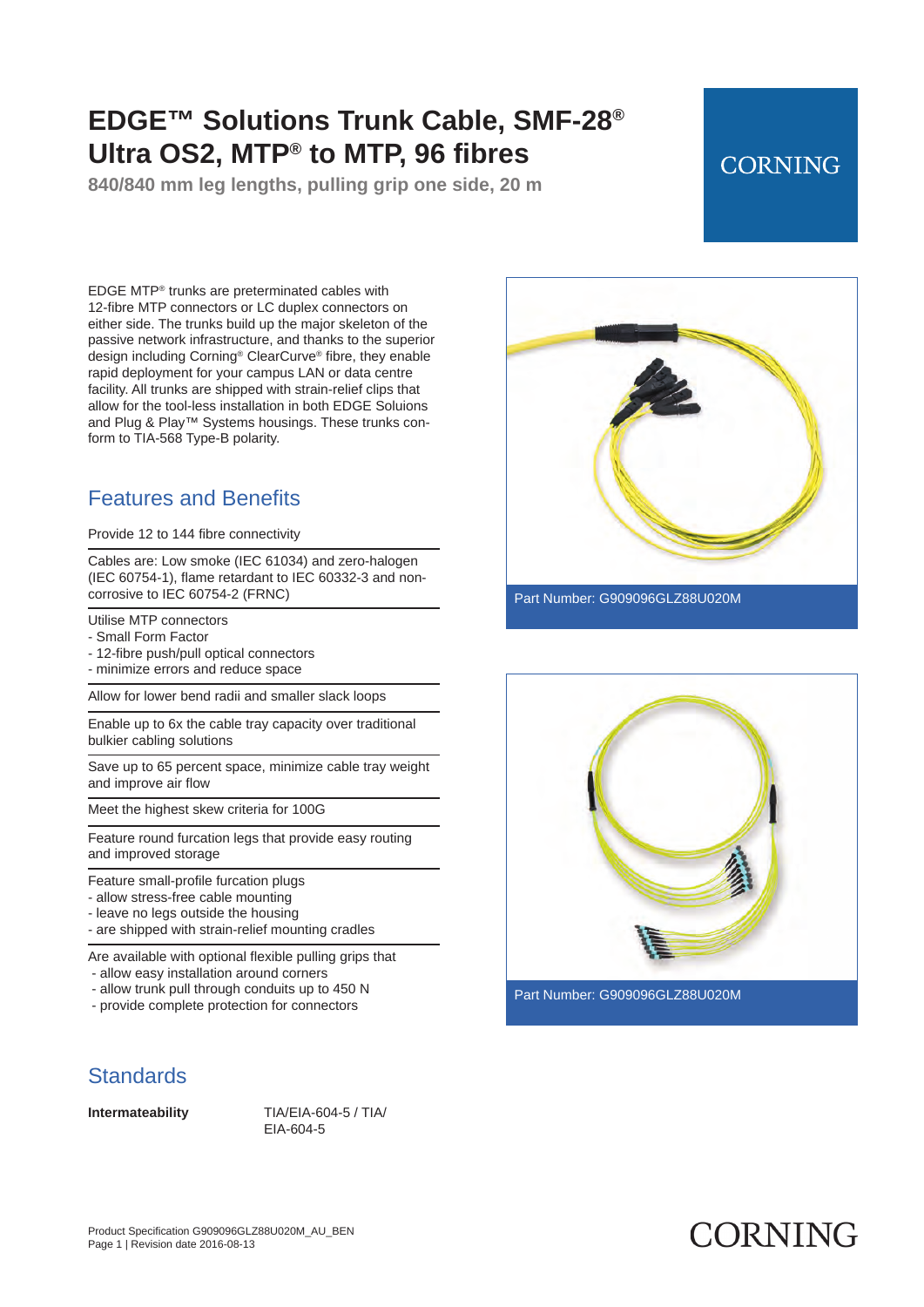**840/840 mm leg lengths, pulling grip one side, 20 m**

## **CORNING**

## **Standards**

**Flame Resistance** Flame retardant to IEC 60332-1-2 (single cable), Zero Halogen to IEC 60754-1, Non Corrosive to IEC 60754-2

## **Specifications**

| <b>General Specifications</b> |                                 |
|-------------------------------|---------------------------------|
| Flame rating                  | LSZH <sup>TM</sup> /FRNC        |
| <b>Fibre Category</b>         | SMF-28 <sup>®</sup> Ultra fibre |
| Cable assembly type           | Multi Fibre                     |

| <b>Temperature Range</b>  |                   |
|---------------------------|-------------------|
| Operation                 | $0 °C$ to 60 $°C$ |
| Installation and assembly | 0 °C to 50 °C     |
| Storage                   | $-25$ °C to 70 °C |

| <b>Design - Connector A</b> |                               |
|-----------------------------|-------------------------------|
| <b>Connector Type</b>       | MTP <sup>®</sup> (non-pinned) |
| <b>Ferrule Material</b>     | Composite                     |
| Polish                      | <b>APC</b>                    |
| Housing material            | Composite                     |
| <b>Housing Colour</b>       | green                         |
| Boot type                   | Individual                    |
| Boot colour                 | black                         |
| Keyed (security)            | <b>No</b>                     |

| Mechanical Specifications - Connector A |                                      |
|-----------------------------------------|--------------------------------------|
| Durability                              | $\leq$ 0.2 dB 200 rematings, FOTP-21 |
| Tensile strength jacketed cable         | 44 N                                 |

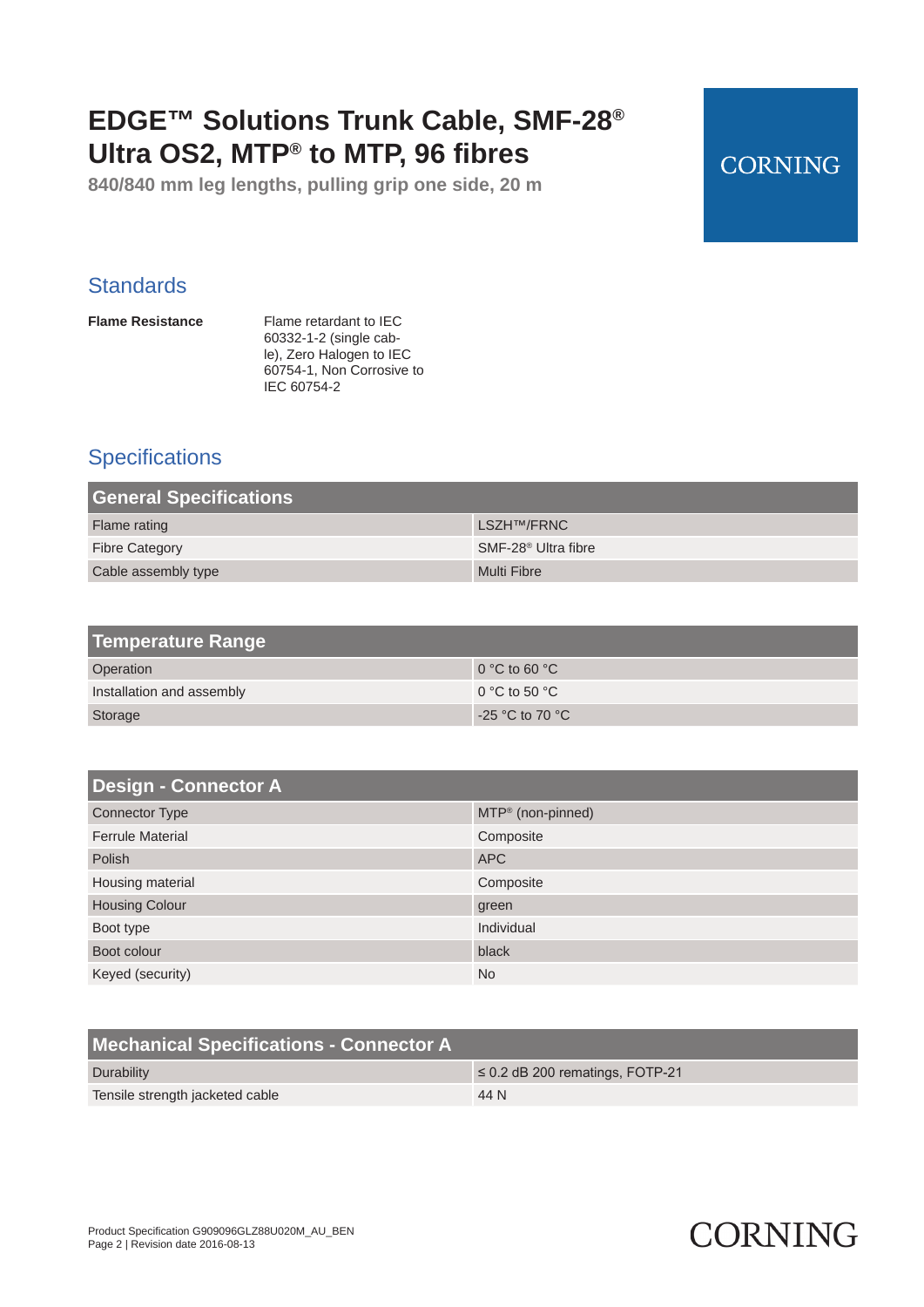**840/840 mm leg lengths, pulling grip one side, 20 m**

### **Optical Specifications - Connector A**

Insertion loss, max.  $\leq 0.25$  dB

| <b>Design - Connector B</b> |                               |
|-----------------------------|-------------------------------|
| <b>Connector Type</b>       | MTP <sup>®</sup> (non-pinned) |
| <b>Ferrule Material</b>     | Composite                     |
| Polish                      | <b>APC</b>                    |
| Housing material            | Composite                     |
| <b>Housing Colour</b>       | green                         |
| Boot type                   | Individual                    |
| Boot colour                 | black                         |
| Keyed (security)            | <b>No</b>                     |

| <b>Mechanical Specifications - Connector B</b> |                                      |
|------------------------------------------------|--------------------------------------|
| Durability                                     | $\leq$ 0.2 dB 200 rematings, FOTP-21 |
| Tensile strength jacketed cable                | 44 N                                 |

| <b>Optical Specifications - Connector B</b> |                |
|---------------------------------------------|----------------|
| Insertion loss, max.                        | $\leq$ 0.25 dB |

| <b>Cable Design</b>           |                         |
|-------------------------------|-------------------------|
| Polarity                      | Universal               |
| <b>Fibre Count</b>            | 96                      |
| Outer jacket colour           | yellow                  |
| Outer jacket material         | <b>LSZH™/FRNC</b>       |
| Outer diameter                | 10.0 mm ( $\pm$ 0.4 mm) |
| Min. Bend Radius Installation | 200 mm                  |
| Min. Bend Radius Operation    | 100 mm                  |
| Crush resistance (reversible) | 350 N/10 cm             |
| Tensile strength              | 450 N                   |

# **CORNING**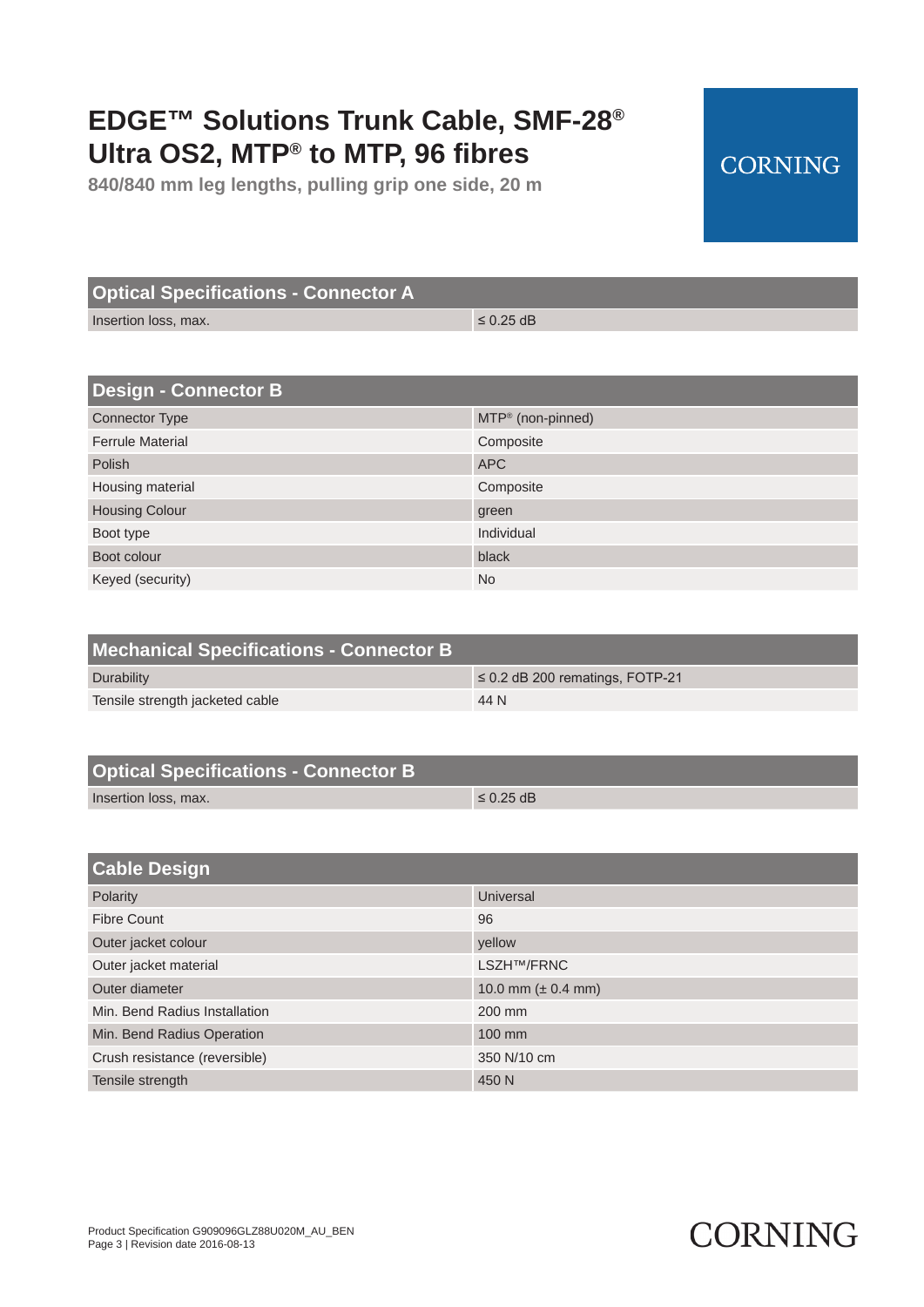**840/840 mm leg lengths, pulling grip one side, 20 m**

## **Mechanical Characteristics Cable**

Weight 81.00 kg/km

| <b>Furcation - Connector A</b> |                    |
|--------------------------------|--------------------|
| <b>Legs Count</b>              | 8                  |
| Leg length                     | 840 mm             |
| <b>Fibre Count</b>             | 96                 |
| Plug Type                      | Size 2 EDGE™       |
| <b>Plug Dimensions</b>         | 108.6 x 20 x 20 mm |
| Leg diameter                   | $2.0$ mm           |

| <b>Furcation - Connector B</b> |                    |
|--------------------------------|--------------------|
| <b>Legs Count</b>              | 8                  |
| Leg length                     | 840 mm             |
| <b>Fibre Count</b>             | 96                 |
| Plug Type                      | Size 2 EDGE™       |
| <b>Plug Dimensions</b>         | 108.6 x 20 x 20 mm |
| Leg diameter                   | $2.0$ mm           |

| <b>Pulling grip - Connector A</b>  |       |
|------------------------------------|-------|
| Pulling grip - Connector A         | Yes   |
| Tensile strength                   | 450 N |
| <b>Pulling Grip Outer Diameter</b> | 56 mm |
| Min. duct size diameter            | 89 mm |

| <b>Pulling grip - Connector B</b> |           |
|-----------------------------------|-----------|
| Pulling grip - Connector B        | <b>No</b> |

### **Chemical Characteristics**

RoHS Free of hazardous substances according to RoHS 2011/65/EU

# **CORNING**

**CORNING**